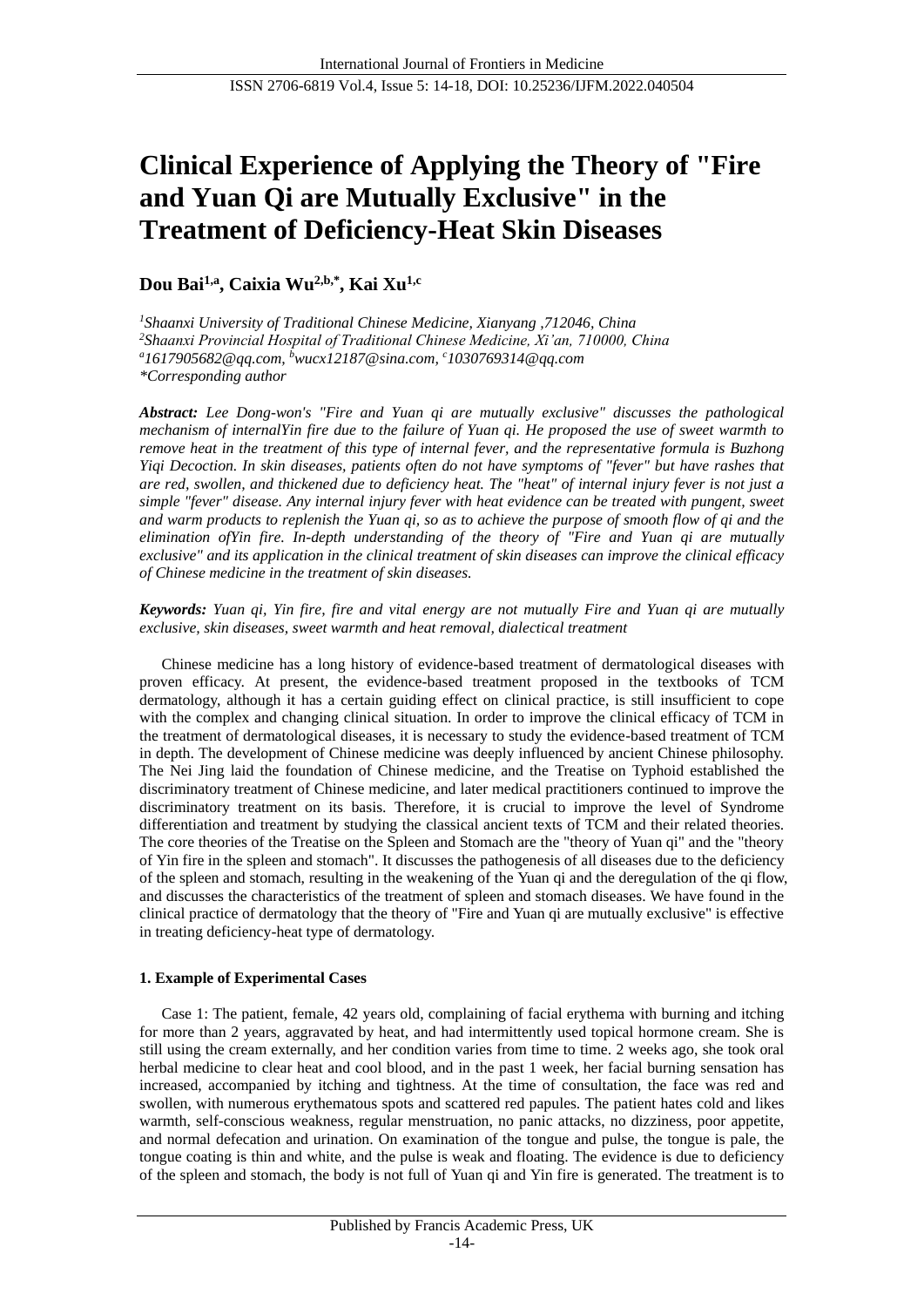# ISSN 2706-6819 Vol.4, Issue 5: 14-18, DOI: 10.25236/IJFM.2022.040504

use sweet warmth to remove heat, and at the same time nourish Yin and clear heat. This formula is based on the formula of tonifying Zhong Yi Qi Tang with addition and reduction, with Dudanpi 10g,Gardenia 10g,Duckweed30g,Forsythia10g.And stop using hormone creams. After 1 week, the facial swelling disappeared, the color of erythema became lighter, there were still red papules, the burning sensation on the face was reduced, and itching was felt. Take 1 week, facial recurrence of red papules, less than the initial diagnosis, considered as a normal reaction after discontinuation of hormones, to the above plus dahurica 10g to reduce swelling, 1 week after the papules significantly reduced, continue to take the original prescription, 1 month after follow-up cured.

Facial hormone dependent dermatitis is because of hormone misuse, abuse, resulting in facial skin barrier damage inflammatory skin disease. It manifests as local capillary dilation, red and swollen rash, and the patient feels burning and discomfort. Most TCM practitioners consider that hormones are substances that help generate Yang and heat, and their long-term external use causes localized heat to turn into fire, which manifests as a red and swollen rash, and the prolonged heat damages Yin and turns into dryness, causing dryness and itching of the skin. The disease is characterized by dampness, heat and stasis, and the treatment is based on clearing heat and cooling the blood.[1] so many doctors in the past to clear heat, cool the blood and activate the blood as the method of treatment of this disease, can still achieve certain results. However, we found in the clinic that there is a group of patients who are treated with the method of clearing heat and cooling the Blood to invigorate the Blood, but the initial treatment is effective, but later it is aggravated.

For example, the above patient, with obvious facial redness and swelling at the initial diagnosis, complained that he had taken oral herbal medicines to clear heat and cool the Blood, and when asked about his medical history, the patient complained that he was afraid of cold, felt tired, and occasionally had shortness of breath. The patient's body is deficient in the spleen and stomach, the Yuan qi is not full, the middle qi is sunken, the qi and yin and yang are out of balance, and the fire is out of control, following the Yang Ming meridian and disturbing the head and face, plus hormones and other products that help Yang, and the dermatitis develops. The patient's body is deficient, and after taking cooling products, the bitter-cold products further hurt her Yuan qi, which in turn aggravates the imbalance of yin and yang in the body, and the "Yin-fire" becomes more vigorous, so the patient's condition is recurrent and difficult to be cured. Therefore, the formula is given to tonify the spleen and stomach, help the Yuan qi, regulate the yin and yang, so that the Yin fire submerged, the formula astragalus, ginseng, roasted licorice are tonic qi products, Lee Dong-won called "the holy medicine to get rid of damp heat and annoying heat", accompanied by white atractylodes to tonify the qi and strengthen the spleen, ascending marijuana, Chai Hu to ascend the sunken middle qi, spleen and Stomach Health, clear yang ascending, then the internal heat will be removed. Add Dudanpi, Gardenia nourish Yin and clear fire,Duckweed diffuse head and facial wind-heat, Forsythia clear heat and detoxify swelling.The main purpose is to nourish the spleen and stomach and replenish the Yuan qi, so that the vital energy of the Zhongjiao is sufficient, the qi can rise and fall and be harmonized, accompanied by heat-clearing products to draw down the yin fire and achieve a balance of yin and yang in the body. This method is based on tonifying and clearing heat at the same time, reflecting the TCM treatment principle of using heat because of heat and attacking and tonifying at the same time.

Case 2: The patient, male, 22 years old, complaining of intermittent wind masses all over the body for 3 years, complaining that the rash would develop in response to heat and would subside on its own after a few hours. At the time of consultation, the rash had subsided. On examination of the tongue and pulse, the tongue was light red, the fur was thin and white, the left inch and ruler pulse was weak, and the right Guan pulse was floating. The patient is cold, has occasional dry mouth, no shortness of breath, no fatigue, no insomnia and irritability, normal diet, normal urination and defecation. This is a case of weakness of the spleen and stomach, with internal Yin fire and stagnation of liver fire. The principle of treatment is to nourish the spleen with sweet warmth, accompanied by draining the liver and clearing heat. Chinese herbal medicine: Liu Jun Zi Tang, Addition of Shengma10g, Chaihu10g, Huangqin10g, Huanglian6g, Sangye10g, Chantui10g, Jiangcan10g, Fangfeng10g, Baixianpi10g. Combined antihistamine treatment above. After 7 doses, the patient reported a significant reduction in the rash and relief from itching after taking seven doses of the drug and the itching was alleviated, so the antihistamine was stopped and the original prescription was taken for 1 week. When the patient returned to the clinic, he was told that he was basically pruritus-free and that his treatment was satisfactory.

The chronic urticaria is called "addiction rash" in Chinese medicine, which is considered by modern medicine to be a recurring limited edema reaction, often accompanied by itching, and can often subside within a day. According to Chinese medicine, addiction rash is mostly caused by the attack of wind evil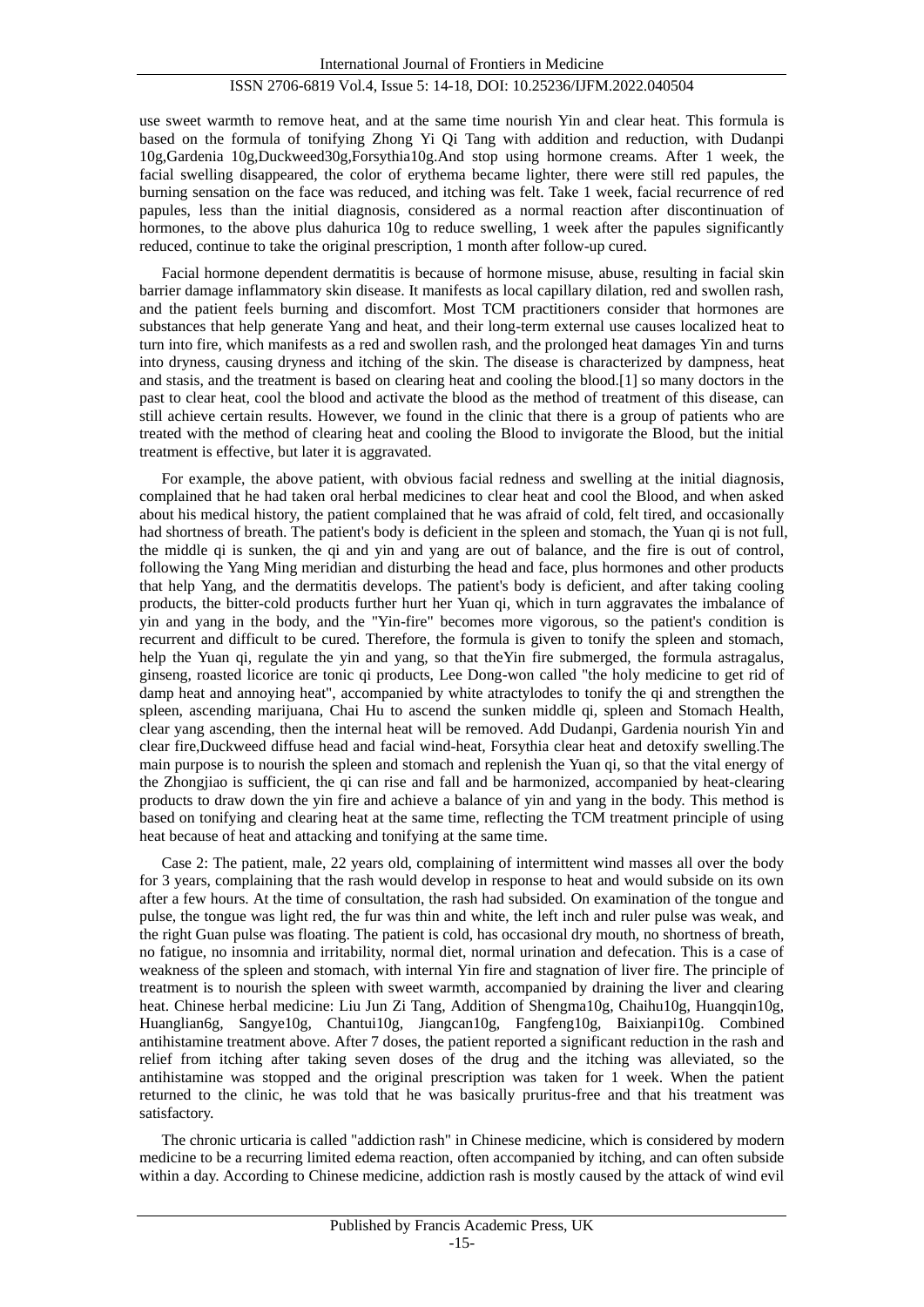#### ISSN 2706-6819 Vol.4, Issue 5: 14-18, DOI: 10.25236/IJFM.2022.040504

on the human body due to the lack of solidity of the body surface. Treatment is based on removing wind and dispersing cold, or removing wind and clearing heat and relieving itching. Some doctors also suggest that the disorder of the internal organs is also an important cause of addiction rash. Inadequate lung qi, liver and blood deficiency, and spleen deficiency and internal heat can all lead to wind stagnation in the skin, resulting in addiction rash. The above patient complained of a rash in the presence of heat, the rash is red in color, accompanied by dry mouth and bitterness, but usually afraid of cold, loss of appetite, light red tongue, thin white fur, pulse diagnosis is floating signs, suggesting that the identification should be a combination of deficiency and reality. The patient's right guan pulse is floating, with signs of external sensation, the left side pulse inch guan ulnar pulse with weak, considered as internal injury to the spleen and stomach, insufficient Yuan qi, the glory of the guard is not solid, so that the skin cold and heat disorders, the "spleen and stomach theory" said "the spleen and stomach gas downflow, so that the grain gas can not rise floating, is the spring birth of the order does not work, there is no yang to protect its glory, it is not allowed to wind and cold, it is cold and heat." The disease of the spleen and stomach and the disease of external wind and cold are the same in form but different in reality. If the disease of internal injury to the spleen and stomach is mistaken for the disease of external injury, and a large number of antiphlogistic drugs are used to counteract the diarrhea, the disease will be more deficient. The deficiency of the spleen and earth, and the liver and wood taking advantage of the earth, leads to heat depression in the liver meridian, imbalance of the qi flow in the middle jiao, and the liver meridian being out of balance, which leads to the development of yin fire floating on the surface of the body, and external sensation leading to red wind masses. The patient's evidence is a mixture of deficiency and reality, so the treatment should be both offensive and remedial. Therefore, Liu Jun Zi Tang is given to benefit the qi and strengthen the spleen, so that the spleen and stomach can restore their functions of transportation and transformation, and a small amount of Sheng Ma and Chai Hu can help the stomach qi to move up and return to its original position, so that the order of growth can be carried out, the vital energy can be filled, and the yin fire can not be regenerated.[2] with scutellaria and mulberry leaves to clear liver heat to help suppress liver wood; Li Dongyuan said "sweet warmth to benefit the middle qi, accompanied by sweet cold products to diarrhea yin fire, with Huang Lian, Huang Bai ,Zhi Mu and so on." [3]Therefore, a little Huang Lian is added to relieve Yin fire; Fang Feng and Bai Xian Pi relieve the surface and dispel wind to help the evil heat to reach outside; Cicadelle and Stachybotrys pungens to penetrate the rash and dispel wind to relieve the patient's itching. The whole formula promotes yang to benefit qi and clears Yin fire, so that the qi in the body can be regulated and theYin fire can be eliminated. [4]

Case 3: The patient, a 38-year-old female, complaining of erythema and scaling of the extremities for 7 years, with aggravation for 3 months. She had taken internal and external medications with poor efficacy, and her condition was recurrent, sometimes mild and sometimes severe. At the time of consultation, the extremities were covered with red plaque rash, slightly thick, covered with white scales, most of the rashes were connected into a large area, the skin was reddish, the desquamation was more obvious, the throat was not red, the tongue and pulse were examined, the tongue was light red, the moss was thin and white, the pulse was weak, and the guan pulse was weak and floating. The patient complains of heat fear, occasional panic attacks, fatigue, premenstruation, pale color, poor night rest, difficulty sleeping, poor appetite, and normal urination and defecation. This is a case of deficiency of the heart and spleen, with internal Yin fire, burning the fluids.The principle of treatment is to nourish the heart and spleen together, nourish Yin and generate fluid. Oral Chinese herbal medicine is Gui Shen Tang,Addition of Chaihu10g,Huangqin10g.The patient took the medicine for 1 week and then the rash area was reduced, the color became lighter, a small amount of flaking, fatigue and panic were reduced, sleep was improved, the rash became flat at the third consultation, the efficacy was satisfactory, and the patient was basically cured after taking 7 doses of follow-up.

Psoriasis is a chronic inflammatory skin disease, the rash is mainly erythematous and scaly. The disease is complex and is a difficult disease to treat. Chinese medicine is called "white mange" and has rich experience in its understanding and treatment. According to the etiology and pathogenesis of the disease and its pathogenetic characteristics, many doctors have proposed to treat the disease from blood heat and blood stasis, which has achieved certain clinical efficacy, and some doctors have proposed that psoriasis can also be considered from lung, from poison, from paralysis, and from spleen.[5]In the process of studying the Spleen and Stomach Theory, we found that the patient's body is deficient, the vital energy is weak, and the yin fire is waiting for the opportunity to disturb the skin, which can easily develop into white mange. The patient, such as the above, complained of fear of heat, dry mouth, irritability, red rash, initially identified as blood heat within the evidence, treatment to clear heat and cool the blood as the main treatment, the effect is very little. The patient complained of fatigue, occasional panic attacks, shortness of breath, poor sleep, light red tongue, thin white fur, weak pulse,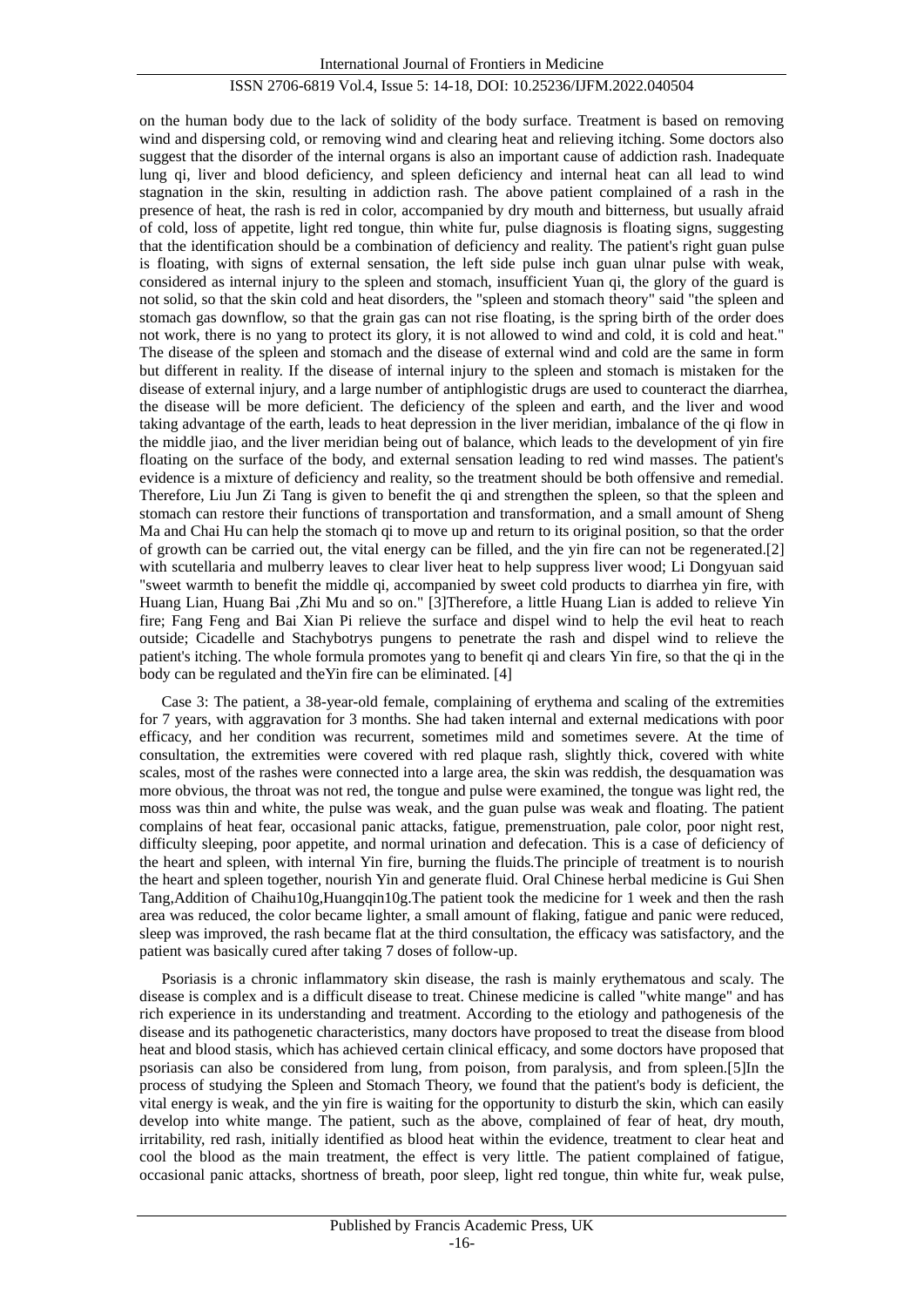## ISSN 2706-6819 Vol.4, Issue 5: 14-18, DOI: 10.25236/IJFM.2022.040504

and weak floating Guan pulse. The patient's heart and spleen are deficient, the middle jiao is not full of Yuan qi, and the Yin fire is internally generated, so the patient is fearful of heat and irritable; the deficiency heat is gathered on the trunk and extremities and develops into an erythematous rash; the yin fire burns yin and injures fluid over time and manifests as white scales over the body surface. Treatment is based on strengthening the spleen and nourishing the heart, with the complementary treatment of clearing the heat and dipping the fire. Strengthen the spleen to energize the middle jiao and regulate the rise and fall of qi, so that the yin fire can be submerged. Add Chai Hu and Scutellaria baicalensis to clear the Yin fire, and stiff silkworm to dispel the wind and disperse the knots. By tonifying the heart and spleen together, enriching the vital energy to eliminate yin fire, the rash will disappear.

Discussion: In his treatise on the Spleen and Stomach, Li Dong Yuan described that "the Qi of the spleen and stomach is injured, and the Yuan qi cannot be enriched, and all diseases arise from it". He did not elaborate further on what Yuan qi is, but we can get a glimpse of it from his discussion. The lack of Yuan qi makes all diseases arise, indicating that Yuan qi directly provides the source of power for life activities, and can be described as the sum of the Qi of the human body, the "right Qi" that leads the whole body. [6]On this basis, he also proposed the theory of Yin and fire in the spleen and stomach, and in the Treatise on the Spleen and Stomach, he said, "Fire and vital energy are not mutually exclusive; one victory is one loss." In his treatise on the spleen and stomach, he said, "Fire and Yuan qi are mutually exclusive, and if one wins, the other loses. The "fire" and the Yuan qi are opposed to each other and restrain each other. As early as in Suwen. This "fire" is not a physiological fire, but a pathological product of the organism's disorder, which exists in opposition to the Yuan qi, that is, the "Yin fire" mentioned by Li Dong Yuan. Yin fire, whose pathological characteristics are, on the one hand, due to the impaired function of the spleen and stomach and the diminished function of the spleen source and pivot, resulting in the weakening and stagnation of Yuan qi, [7] and the internal growth of "Yin fire", and on the other hand, due to the depletion of Qi by "Yin fire" and the weakening of Yuan qi. Therefore, in the process of internal fever, the failure of vital energy is the root cause of the disease, and the lack of vital energy is mostly due to the injury of the spleen and stomach. The relationship between the spleen and the stomach and the vital energy are complementary to each other. If the spleen and stomach are damaged, the vital energy will be weakened if it is not nourished, and if the "positive energy" of the person is weakened, "yin fire" will be created internally.

In skin diseases, the clinical manifestations of such patients are fatigue, drowsiness, shortness of breath, or insomnia, or dullness, or loose stools, etc. The tongue is light red or red, the moss is thin white or thin yellow, and the pulse is weak, or the pulse of the inch or the Guan is weak and floating. If the patient's spleen and stomach is deficient, the clear yang of the spleen and stomach loses its ascension and development, so it is not able to develop the coup, and the actual limbs, and the yin fire is internally generated and develops in the coup, leading to localized erythema and papules on the skin, which develops into urticaria or eczema; if the yin fire gathers on the body surface and burns the fluids, so that the local skin is not moistened and becomes dry, which manifests as scaling and flaking, then it develops into psoriasis or seborrheic dermatitis; "Jing" cloud: those with heat on the face have foot yangming disease. If yin fire follows the meridian and disturbs the head and face, then acne or facial dermatitis will develop. The author believes that this type of deficiency-heat skin disease can also be considered as the evidence of Qi deficiency "with" heat as Li said, and the same pungent, sweet and warm products can be used to remove the heat.

#### **2. Conclusion**

The sweet-warm method of removing heat is now mostly used in clinical practice to treat "fever" diseases such as qi deficiency fever, cancer fever, post-surgical fever, and postpartum fever.[8]In our opinion, in the clinical application of dermatological diseases, most patients do not show the symptoms of "fever", instead of red rash, swelling and other heat symptoms, this evidence can still be considered, not "fever" is heat, do not stick to a certain symptom, but should focus on The treatment should be based on dialectical evidence and applied flexibly according to the pathological mechanism and the development of the process of Yin fire. He believed that the spleen and stomach are in the Zhongjiao, mediating between yin and yang, raising the qi and lowering the turbidity, and are the hub of the body's qi flow. By nourishing the spleen and stomach, one can nourish the vital energy, and the other can regulate the qi lift function, so that the internal body qi flow smoothly, the yin fire will disappear. We believe that Li Dong Yuan said: "All diseases are caused by the failure of the spleen and stomach". It is not just that the spleen and stomach deficiency causes restlessness in the remaining organs, but